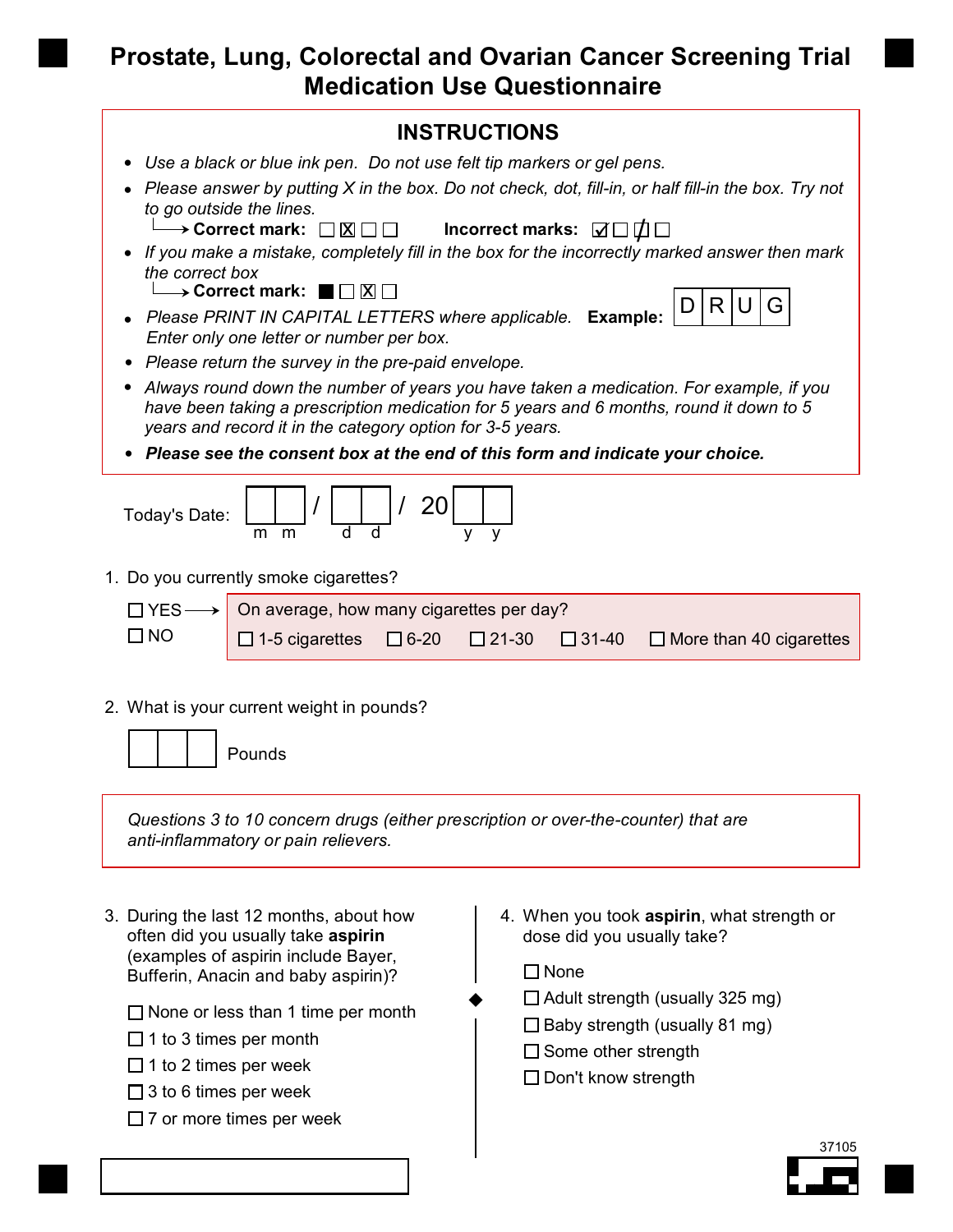| 5. For how many years have you taken<br>aspirin at least once per week?<br>$\Box$ None<br>$\Box$ Less than 10 years                                | 8. Not including aspirin, during the last 12<br>months, did you take any of the following<br>nonsteroidal anti-inflammatory drugs<br>(NSAIDs) at least once a week?<br>(MARK ALL THAT APPLY) |
|----------------------------------------------------------------------------------------------------------------------------------------------------|----------------------------------------------------------------------------------------------------------------------------------------------------------------------------------------------|
| $\Box$ 10 to 19 years<br>$\Box$ 20 to 39 years<br>$\Box$ 40 or more years                                                                          | $\Box$ Aleve<br>$\Box$ Celebrex<br>$\Box$ Indocin<br>□ Motrin, Advil, generic Ibuprofen<br>$\Box$ Naproxyn                                                                                   |
| 6. During the last 12 months, about how<br>often did you usually take acetaminophen<br>(examples of acetaminophen include<br>Tylenol and Panedol)? | $\Box$ Other -<br>9. During the last 12 months, about how often did<br>you usually take NSAIDs?                                                                                              |
| $\Box$ None or less than 1 time per month                                                                                                          | $\Box$ None or less than 1 time per month                                                                                                                                                    |
| $\Box$ 1 to 3 times per month                                                                                                                      | $\Box$ 1 to 3 times per month                                                                                                                                                                |
| $\Box$ 1 to 2 times per week                                                                                                                       | $\Box$ 1 to 2 times per week                                                                                                                                                                 |
| $\Box$ 3 to 6 times per week                                                                                                                       | $\Box$ 3 to 6 times per week                                                                                                                                                                 |
| $\Box$ 7 or more times per week                                                                                                                    | $\Box$ 7 or more times per week                                                                                                                                                              |
| 7. For how many years have you taken                                                                                                               | 10. For how many years have you taken NSAIDs                                                                                                                                                 |
| acetaminophen at least once per week?                                                                                                              | at least once per week?                                                                                                                                                                      |
| $\square$ None                                                                                                                                     | $\Box$ None                                                                                                                                                                                  |
| $\Box$ Less than 10 years                                                                                                                          | $\Box$ Less than 10 years                                                                                                                                                                    |
| $\Box$ 10 to 19 years                                                                                                                              | $\Box$ 10 to 19 years                                                                                                                                                                        |
| $\Box$ 20 to 39 years                                                                                                                              | $\Box$ 20 to 39 years                                                                                                                                                                        |
| $\Box$ 40 or more years                                                                                                                            | $\Box$ 40 or more years                                                                                                                                                                      |

*For the next set of questions, please include all prescription drugs (including pills, patches, and injections) you took in the past 30 days (exclude any NSAID drugs you indicated in Question 8). Please refer to the labels on your prescription containers to help answer these questions. Please write the drug name as written on your prescription container label. Write the total number of days per month and the number of years you have taken this medication. PRINT IN CAPITAL LETTERS.*

| 11. Name of Drug #1:   |                                              |                                                                                                                                |  |  |  |  |  |                  |   |  |                    |            |                                               |  |                 |                                           | Number of<br>days taken |
|------------------------|----------------------------------------------|--------------------------------------------------------------------------------------------------------------------------------|--|--|--|--|--|------------------|---|--|--------------------|------------|-----------------------------------------------|--|-----------------|-------------------------------------------|-------------------------|
| For how many<br>years? | $\Box$ Less than 1 year                      | $6-10$ years                                                                                                                   |  |  |  |  |  | $\Box$ 1-2 years |   |  | $\Box$ 11-15 years |            | $\square$ 3-5 years                           |  | Greater than 15 |                                           | per month?              |
| 12. Name of Drug #2:   |                                              |                                                                                                                                |  |  |  |  |  |                  |   |  |                    |            |                                               |  |                 |                                           | Number of<br>days taken |
| For how many<br>years? |                                              | $\square$ 3-5 years<br>Less than 1 year<br>$\Box$ 1-2 years<br>$\Box$ 6-10 years<br>Greater than 15<br>$\Box$ 11-15 years<br>П |  |  |  |  |  |                  |   |  |                    | per month? |                                               |  |                 |                                           |                         |
| 13. Name of Drug #3:   |                                              |                                                                                                                                |  |  |  |  |  |                  |   |  |                    |            |                                               |  |                 |                                           | Number of<br>days taken |
| For how many<br>years? | $\Box$ Less than 1 year<br>$\Box$ 6-10 years |                                                                                                                                |  |  |  |  |  | $\Box$ 1-2 years |   |  | $\Box$ 11-15 years |            | $\square$ 3-5 years<br>$\Box$ Greater than 15 |  |                 |                                           | per month?              |
|                        |                                              |                                                                                                                                |  |  |  |  |  |                  |   |  |                    |            |                                               |  |                 | MORE QUESTIONS ON NEXT PAGE $\rightarrow$ | 37105                   |
|                        |                                              |                                                                                                                                |  |  |  |  |  |                  | 2 |  |                    |            |                                               |  |                 |                                           |                         |